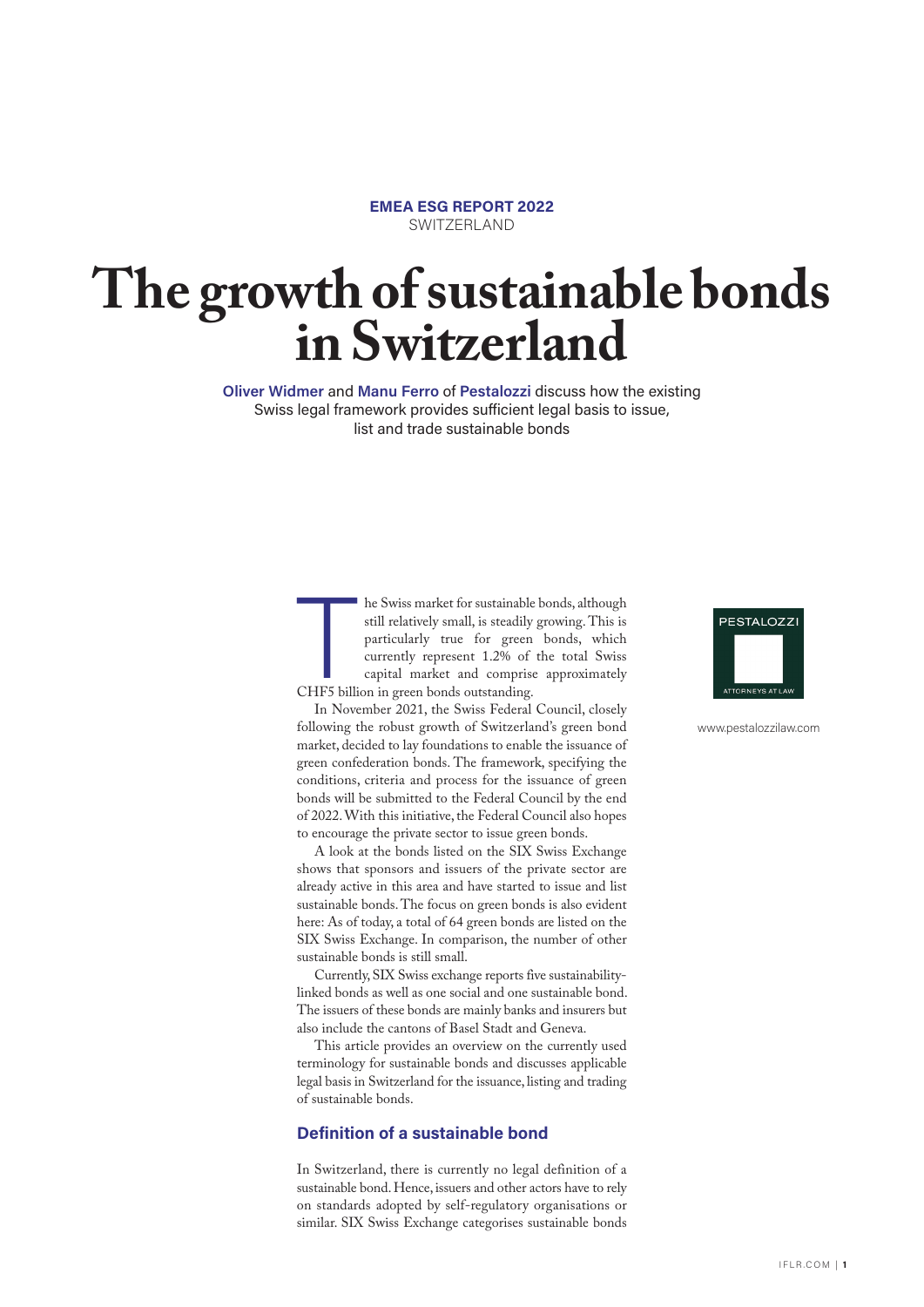

**Oliver Widmer** Partner Pestalozzi T: +41 44 217 92 42 E: oliver.widmer@pestalozzilaw.com

Oliver Widmer is a partner and a member of Pestalozzi's Financial Services Group and head of Pestalozzi's private clients group.

Oliver primarily advises domestic and international banks, financial institutions, wealth management service-providers and high net worth individuals on banking, finance and capital markets matters.

Oliver has a master's degree in law and accounting from the London School of Economics and Political Science.



**Manu Ferro** Associate Pestalozzi T: +41 44 217 92 77 E: manu.ferro@pestalozzilaw.com

Manu Ferro is an associate and a member of Pestalozzi's Financial Services Group.

Manu's main areas of practice include financial transactions, capital markets, banking regulatory, corporate and contract law matters. She is regularly advising clients on ESG-related topics and publishes articles on Swiss financial markets regulation.

Manu has a master's degree in law from the University of Bern.

according to the principles and guidelines published by the International Capital Market Association (ICMA) and differentiates between green bonds, social bonds, sustainability bonds and sustainability-linked bonds. Special flags for these types of bonds were introduced by SIX Swiss Exchange.

Green bonds are any type of bond instrument where the proceeds (or equivalent amount) will be dedicated to green projects.

Likewise, social bonds are any type of bond instrument where the proceeds (or equivalent amount) will be dedicated to social projects and the proceeds of sustainability bonds are dedicated to a combination of both green and social projects.

The characteristics of sustainabilitylinked bonds depends on the achievement of predefined sustainable objectives which are measured through predefined 'Key Performance Indicators' and assessed against predefined 'Sustainability Performance Targets'.

Each category of bonds of the SIX Swiss Exchange must be aligned with the relevant

ICMA principle or guideline. In addition, to be eligible for the relevant flagging of SIX Swiss Exchange, green bonds must be included in the Green Bond Database by the Climate Bonds Initiative. ICMA's principles and guidelines for each of these categories have become the leading framework globally for the issuance of sustainable bonds and consist of the Green Bond Principles (GBP), Social Bond Principles (SBP), Sustainability Bond Guidelines (SBG) and Sustainability-Linked Bond Principles (SLBP).

The GBP and SBP both consist of four core components which have to be met by any green, social or sustainability bond:

Use of proceeds: The cornerstone of a sustainable bond is the utilization of the proceeds of the bond for eligible green projects (green bond), social projects (social bond) or a combination of the two (sustainability bonds). The GBP and SBP provide for some examples for green and social projects. Green projects are essentially projects that contribute to environmental objectives such as climate change mitigation and adaption, natural resource or biodiversity conservation as

well as pollution prevention and control. Social projects directly aim to address or mitigate a specific social issue or seek to achieve positive social outcomes such as, for example, access to essential services, affordable housing or affordable basic infrastructure.

- Process for project evaluation and selection: The issuer of the bond has to clearly communicate to investors the green, social or sustainable objectives of the relevant project as well as the criteria used to determine these projects. Any complimentary information on processes relating to the identification and management of the risk associated with these projects should be shared with investors as well.
- Management of proceeds: The issuer should track the net proceeds of the relevant bond in an appropriate manner (i.e. by crediting it to a sub-account or similar) and periodically adjust to match allocations to the relevant eligible green or social project.
- Reporting: The annual report should contain information on the use of proceeds and include a list of the projects to which these proceeds have been allocated. Information on material development has to be made available on a timely basis.

With regard to sustainability-linked bonds, the five core components of the SLBP must be met by any sustainabilitylinked bond:

- Key Performance Indicators (KPI): The objectives pursued with the sustainability-linked bond are measured through predefined KPIs. The selected KPIs should be relevant to the issuers business and strategy, measurable, externally verifiable and able to be benchmarked.
- Sustainability Performance Targets (SPT): The calibration of SPT expresses the level of ambition of the issuer. The target setting should be based on a combination of benchmarking approaches such as the issuer's own performance over time, the issuer's peers and reference to the science.
- Bond characteristics: The bond needs to include a financial and/or structural impact involving trigger events (e.g. a variation of the coupon) as the bond's characteristics vary depending on whether the selected KPIs reach the predefined SPTs or not.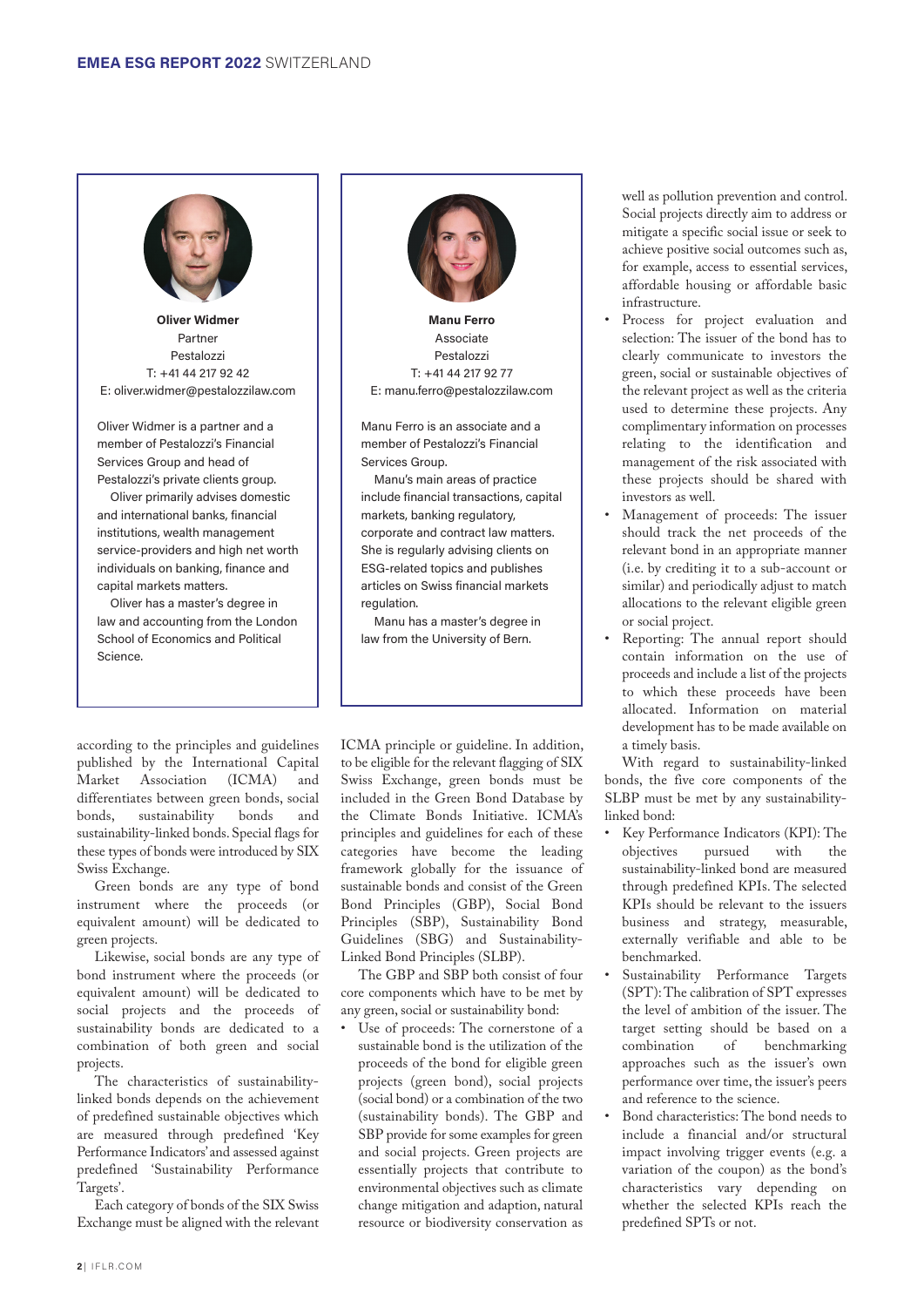# *"The framework, specifying the conditions, criteria and process for the issuance of green bonds will be submitted to the Federal Council by the end of 2022"*

- Reporting: Issuers should report regularly, at least annually, on the performance of the selected KPIs and provide a verification assurance report relative to the SPT outlining the performance as well as any information enabling investors to monitor the level of ambition of the SPTs.
- Verification: Independent, external and appropriate verification by an external reviewer (such as an auditor) should be sought at least one a year of the performance level against each SPT for each KPI.

With regard to the type of bond required, any type of bond instrument can serve as basis for a sustainable bond as long as the relevant criteria under the ICMA's principles and guidelines is fulfilled. ICMA lists currently four types of bonds (standard use of proceeds bonds, revenue bonds, project bonds and securitized bonds) but acknowledges that additional types may emerge as the market develops.

#### **Swiss legal and regulatory framework**

#### **General**

So far, Switzerland does not have specific legal or regulatory framework for sustainable financial products and services. Therefore, the existing financial market regulation and general Swiss law also applies to the issuance, listing and trading of sustainable bonds. The most important laws or status currently existing and applicable to the issuance and trading of sustainable bonds is the Financial Services Act (FinSA) and the related ordinance.

In addition, the Swiss supervisory authority and 'regulator', the Swiss Financial Market Supervisory Authority (FINMA), may give guidance and adopt practical rules and circulars. FINMA has particularly been active in the area of transparency and disclosure obligations with regard to climate change-related risks in the financial system. With regard to sustainable financial products and services, FINMA's focus lies in the prevention of greenwashing, i.e. the misleading investors about sustainable characteristics of financial products and services.

#### **Issuer (primary market)**

From the issuer's perspective, the most important aspect to observe when issuing sustainable bonds are the disclosure obligations for the prospectus and other offering materials. The general provisions of FinSA relating to the prospectus (and other offering materials) are applicable to the issuance of sustainable bonds.

According to these provisions, any person in Switzerland issuing securities, such as sustainable bonds, must publish a prospectus, if the bond shall be publicly offered or admitted to trading on a trading venue in Switzerland. If a (sustainable) bond

is offered to retail clients, the issuer must provide a key information document (KID) (in addition to the prospectus).

The FinSA provides for certain exemptions to publish a prospectus or KID. The prospect (and KID, if applicable) needs to contain the essential information on the issuer, the securities (specifically the associated rights, obligations and risks for investors) and the offer, including the estimated net proceeds of the issue.

The KID should also contain information on the risk/return profile and any information on the authorisation and approval associated with it. The prospectus will be checked by a reviewing body on its completeness, coherence and comprehensibility. Information in the prospectus or KID that is inaccurate, misleading or in violation of statutory requirements may lead to liability of the issuer towards the acquirer. In addition, FinSA contains criminal provisions for any person who willfully provides false information or withholds material facts in the prospectus or KID.

A look at sustainable (especially green) bonds already issued shows that the main risk disclosed in connection with sustainable bonds is the lack of a clear definition on precise attributes for a particular product to constitute a green, sustainable, environmental or similar labelled project.

Even if a bond is designated as green, social or sustainable or listed in a similar